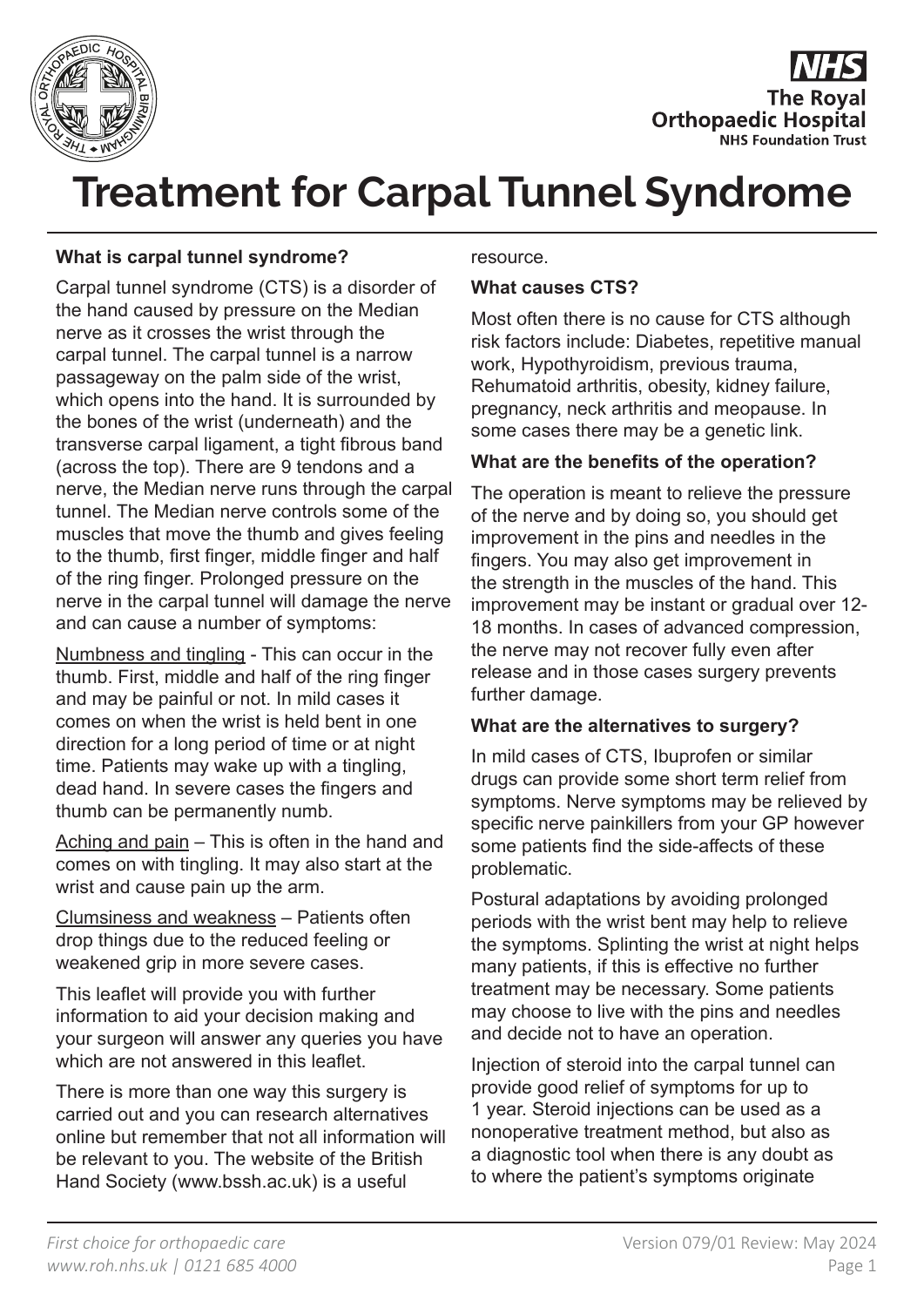

## **Treatment for Carpal Tunnel Syndrome**

from. In patients who have diabetes, steroid injections can cause elevation of blood glucose for one to two days that doesn't require further intervention. Steroid injections are not routinely repeated when the patient's symptoms recur.

If any underlying medical conditions are to blame then treatment of these may resolve the symptoms.

#### **What was the 'electrical test' that I had for?**

Your GP or surgeon may have arranged a test called a Nerve conduction study to confirm the diagnosis. This test is not always sensitive at picking up this problem. Even if the test is negative you may still be having CTS. The test however can give an indication about the severity of the condition and also diagnose other conditions which may be confused with this.

#### **What happens on the day of surgery?**

Remove any rings before you come to hospital and if you are unwell or have any cuts on your hand or arm then please inform us before the day as this may require your operation to be delayed.

In some cases a general anaesthetic may be required, if this is the case you will be required to starve beforehand. You must not eat or chew gum for 6 hours prior to your admission time, you can continue to drink clear fluids up until 2 hours before your admission time.

You may also be given a sedation during the local anaesthetic or an axillary block where you will be awake but the whole of your arm will be numb for 12 hours.

Most patients will be given a local anaesthetic, an injection will be in your hand and your hand will go numb. You can eat and drink as normal for this procedure. If you are unsure please contact your consultants secretary.

On the day of surgery you will be in ADCU (Admission and Day Case Unit) you will be admitted by a nurse who will check your details, medications and past medical conditions and put a wrist band with your details on the arm we are NOT operating on (If we are operating on both hands this band is put on your ankle).

If you are having a general or axillary block anaesthetic you will be seen by the anaesthetist who will check your current health, ask specific questions about medications and when you have last eaten or drank. They will the discuss the details of the anaesthetic including the process, risks and answer any questions you have. They will then mark your arm with an 'A' if you are having an axillary block.

You will then be seen by one of the surgical team who will go over your procedure, consent form and answer any questions about the surgery or recovery. They will then draw a mark on the arm you are having on operation on.

When it is your turn to go to theatre you will be asked to change into a theatre gown and walk with a member of the theatre team or porter to the theatre if able.



If you are having a local anaesthetic you will go straight into theatre where you will have your details checked again by a theatre nurse, be asked to lie on the operating table and the team will do a final check to make sure your details are correct and everything is in order.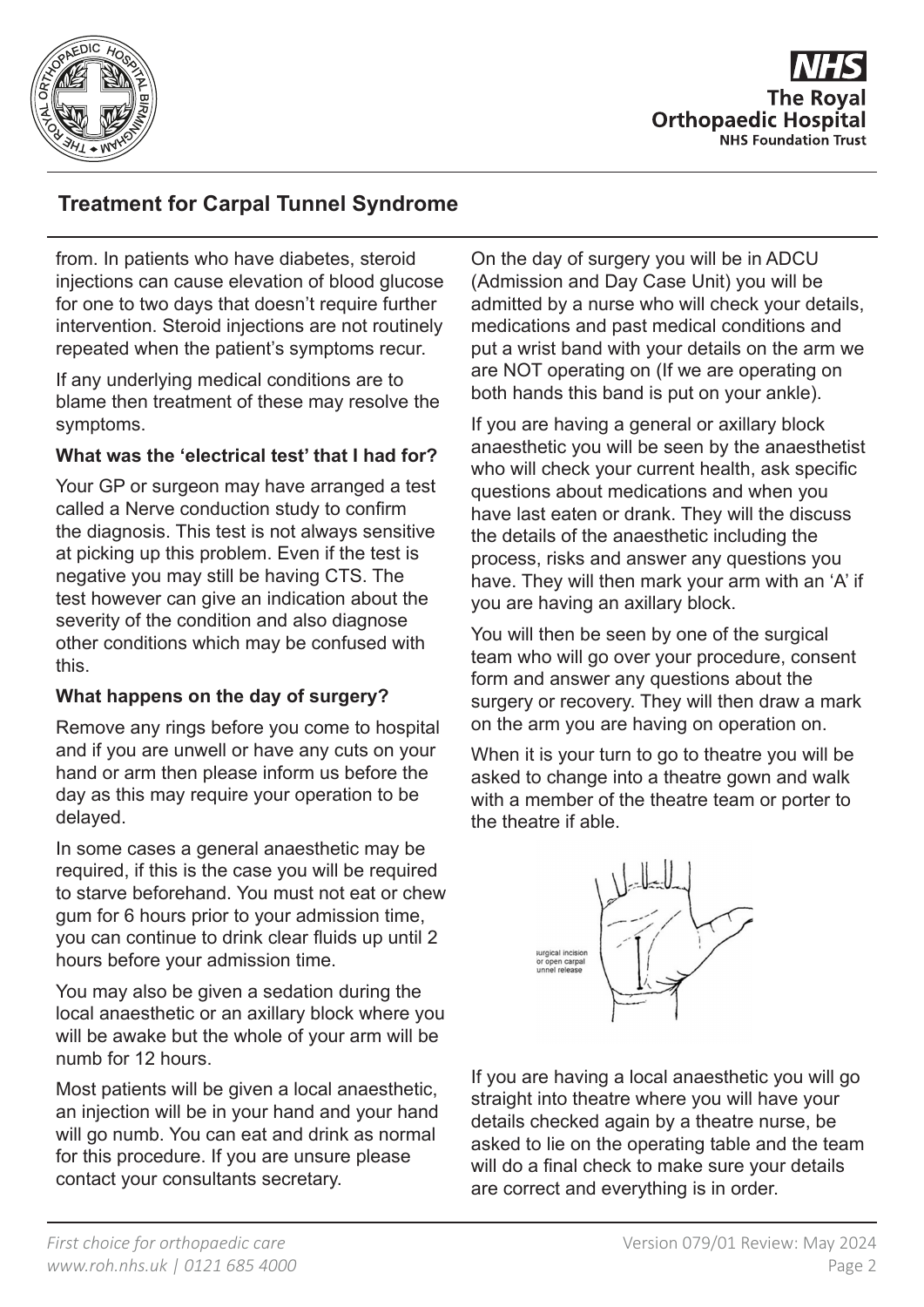

## **Treatment for Carpal Tunnel Syndrome**

The surgeon will then inject anaesthetic into your hand and if required a tourniquet will be put on your arm. This is to stop the blood flow in the arm while the operation is taking place. It is a tight band around the top of your arm this is similar to having your blood pressure taken.

If you are having an axillary block or general anaesthetic you will go into the anaesthetic room instead, here your details will be checked again and the anaesthetist performs the anaesthetic.

If staying awake for your surgery there is the option to listen to music or watch a video on the tablet screens and headphones we have in theatre. Alternatively you can bring your own device to listen to music on but you must have headphones.

Once you have a general anaesthetic the next thing you know will be waking up in recovery after the surgery. If you have an axillary block, this take 20-30 minutes to work and therefore you will spend this time waiting in the anaesthetic room. Both the anaesthetist and surgeon will check the arm is fully numb before surgery.

Surgery time varies from 10-30 mins depending on the complexity of the surgery and your surgeon will be able to tell you the rough operative time on the day of surgery.

Once numb the surgeon will release the tight ligament via a cut in the mid line of your palm just past where the wrist creases. This will be stitched and dressed with a bulky bandage or occasionally a plaster cast.

After surgery you will go back to the ward. You may be sent to recovery for one hour if you have had a general anaesthetic.

Once you are back on the ward the nurses will make sure that you are sufficiently recovered from the operation before you are allowed



home. You should have someone to take you home and be with you overnight after the operation.

Almost all patients will go home on the day of surgery. Very occasional, social or medical conditions require an overnight stay.

#### **What should I do about my medication?**

Let us know about your medication in the clinic. For all procedures other than local anaesthetic procedures you will be seen in the preassessment clinic before surgery who will advise exactly what to do regarding any medications which you will need to reduce or stop.

#### **What can I do to make the operation a success?**

If you smoke it is best to stop or reduce as much as you can. If you are diabetic you will reduce your risk of infection and poor wound healing by keeping your blood sugars stable.

Please attend all dressing, doctor and hand therapy appointments after surgery. You must follow the hand exercises that you have been given to get the best function and recovery following surgery.

#### **What are the possible complications from this operation?**

Whilst the surgical team makes sure that the operation is carried out with utmost safety, complications may still happen. Your surgeon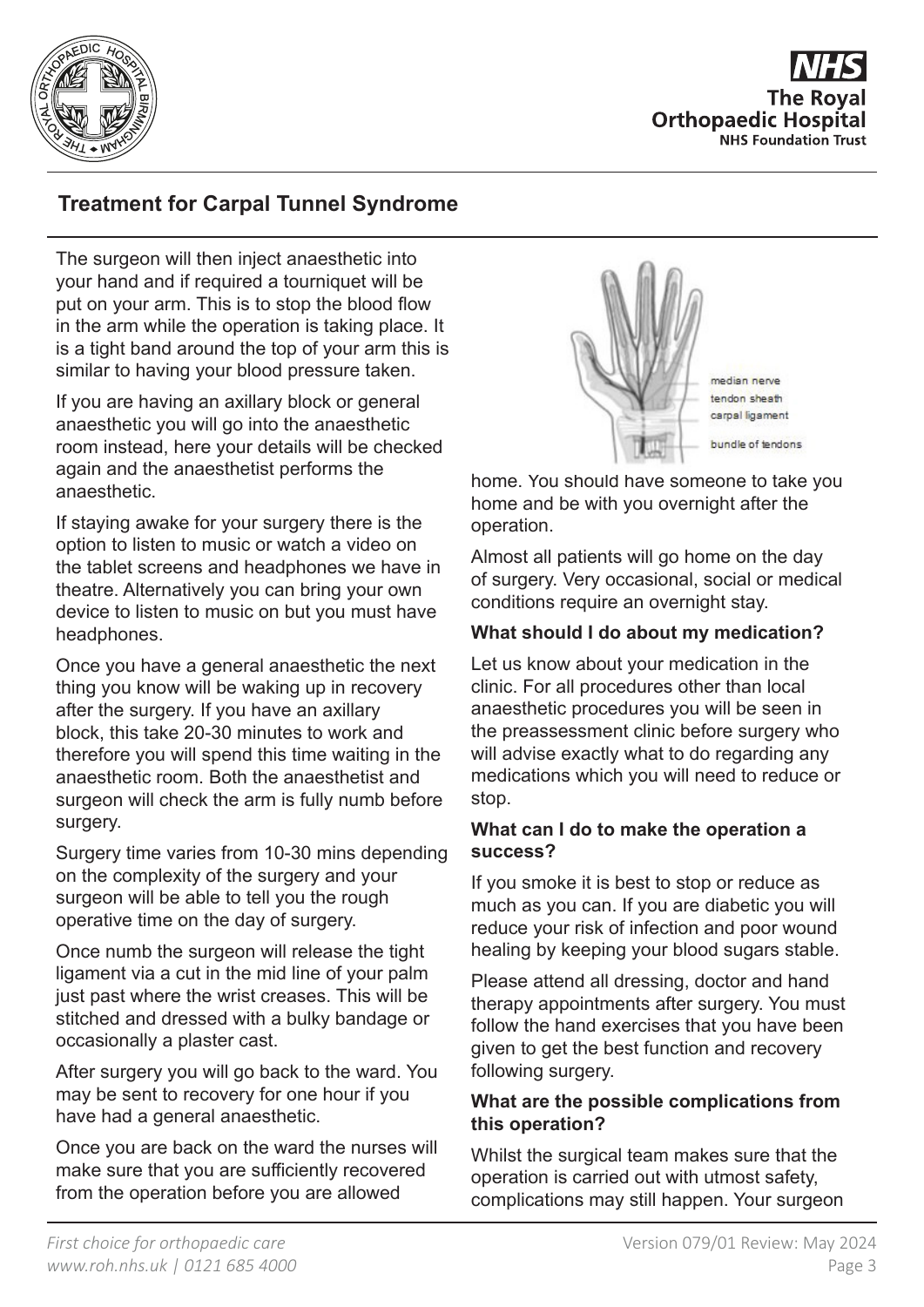

## **Treatment for Carpal Tunnel Syndrome**

should have discussed these with you.

The percentage of values given cover a range from simple to complex cases.

There are risks with the anaesthesia and your anaesthetist will discuss them with you.

Bleeding – Often this operation is carried out under a tourniquet, bleeding may happen after the operation is finished causing marked bruising and wound oozing (2-5%). Very rarely if a blood clot collects under the skin you may need an operation to remove it and stop the bleeding.

Infection – This is rare  $(1-5%)$  following this operation but if it happens, you may need to have antibiotics. In very rare cases another operation.

Scar - The scar will normally be tender for 6 weeks however in up to 19% of cases this may last longer and could be 3-6 months.

Pain – Persisting nerve pain can occur in 2-5%. Pillar pain which is pain either side of the scar and deep in the wrist is very common for 4-6 week. In some cases (1-18%) it can persist for many months.

Nerve injury - The risk of injury to the main nerve, a small skin nerve which supplies part of the palm or a branch which supplied the muscles of the thumb is rare (less than 1%). If this happens you may have permanent numbness to your fingers and weakness to your hand.

Continued symptoms - Your symptoms usually improve within a few weeks after the operation but in some cases, often those with more severe nerve damage, it may not improve. There is a small risk that the symptoms may be worse due to dissection around the nerve. Occasional further surgery may be required if symptoms persist (2-18%)

Weak Grip – In less than 1% of patients the operation can make the grip strength worse once recovered.

Complex regional pain syndrome - Very rarely you can develop a condition called complex regional pain syndrome (CRPS) (less than 1%) which can make your hand red, swollen and painful. This is a difficult condition to treat and may last for several years. Treatment consists of pain killers and hand therapy.

New problems - Occasionally surgery on the hand, if extensive, can cause other problems such as trigger finger (5-32%).

#### **What happens after my surgery?**

Once you are home you need to rest and elevate your hand in the sling for 24-48 hours. You may be able to use your hand for light activities (dressing etc.) after that. The bulky bandage will make it difficult to wear normal clothes and you may need to wear a loose short sleeved top or t-shirt. If you are having a shower you will have to put a waterproof plastic bag to cover the bandage.

The dressings will be changed between five and seven days in the clinic. You may be able to do more things using your hand at this stage and if the stitches are dissolvable ones, you can even get it wet.

If dissolvable, stiches will start to fall out when washing your hand between 2-3 weeks. If the stitches are not dissolvable we will arrange to remove them either in the clinic or at your GP.

The appointments after this will depend on your recovery at the initial review. Once fully recovered you will be discharged.

#### **How long will it take to recover?**

In mild cases where the symptoms were intermittent through the night, the numbness will subside within a few days after surgery. If there